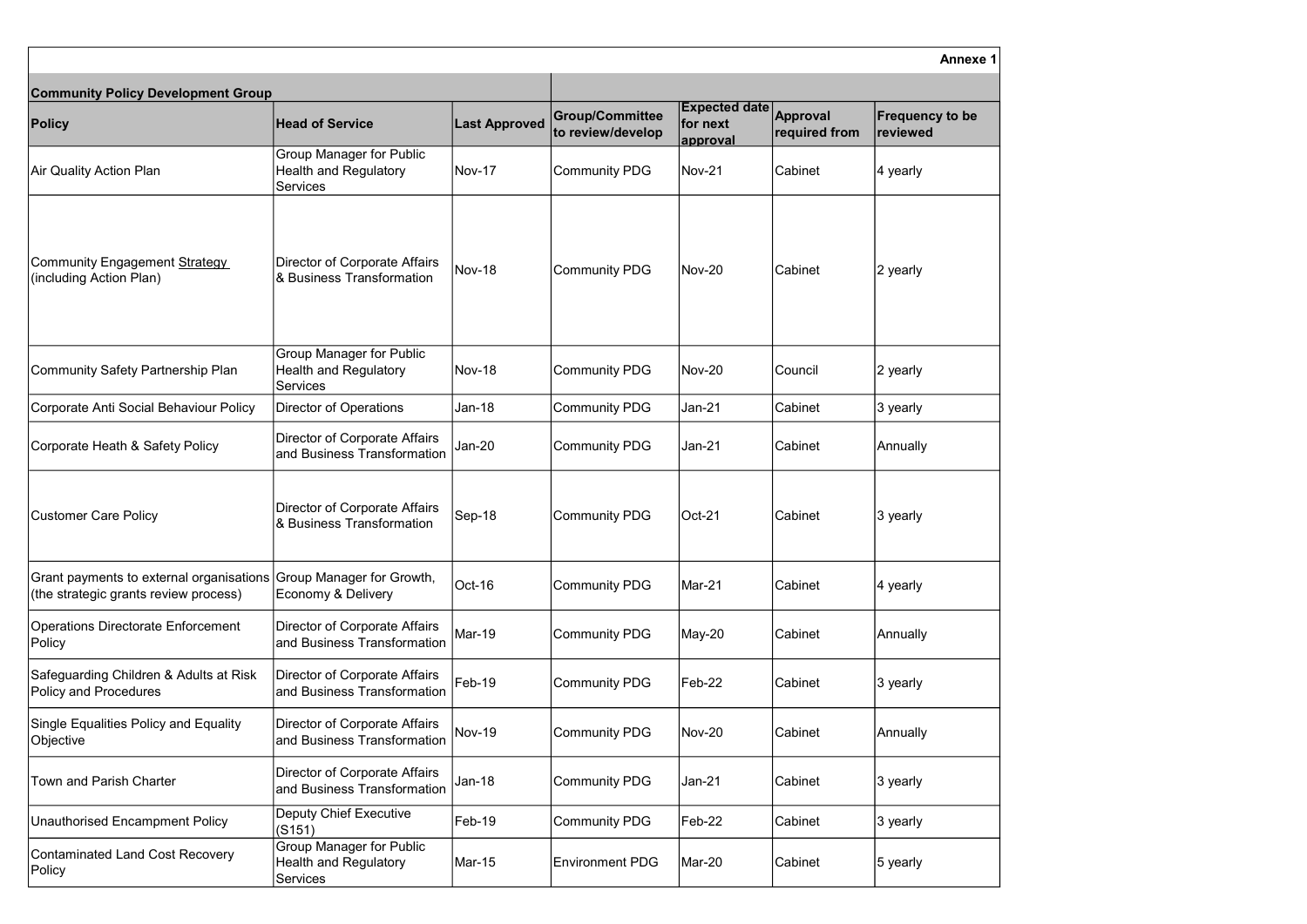| <b>Environment Policy Development Group</b>                               |                                                                                       |                         |                                                                 |               |               |                             |  |  |
|---------------------------------------------------------------------------|---------------------------------------------------------------------------------------|-------------------------|-----------------------------------------------------------------|---------------|---------------|-----------------------------|--|--|
| <b>Policy</b>                                                             | <b>Head of Service</b>                                                                | Last<br><b>Approved</b> | Group/Committee to Expected date for Approval<br>review/develop | next approval | required from | Frequency to be<br>reviewed |  |  |
| Bereavement Services Fees and<br>Charges                                  | Deputy Chief Executive<br>(S151)                                                      | May-18                  | <b>Environment PDG</b>                                          | Mar-20        | Cabinet       | Annually                    |  |  |
| Climate Strategy and Action Plan                                          | <b>Group Manager for</b><br>Coprorate Property and Mar-16<br><b>Commercial Assets</b> |                         | <b>Environment PDG</b>                                          | Mar-20        | Cabinet       | 4 yearly                    |  |  |
| <b>High Hedges Policy</b>                                                 | Group Manager for<br>Sreet Scene and Open<br>Spaces                                   | Aug-16                  | <b>Environment PDG</b>                                          | Aug-23        | Cabinet       | 7 yearly                    |  |  |
| Litter and Dog Bin Policy                                                 | Group Manager for<br><b>Sreet Scene and Open</b><br>Spaces                            | <b>Jun-17</b>           | <b>Enviornment PDG</b>                                          | Mar-20        | Cabinet       | 3 yearly                    |  |  |
| National Assistance Burial<br>Procedure                                   | Deputy Chief Executive<br>(S151)                                                      | <b>Jun-19</b>           | <b>Environment PDG</b>                                          | <b>Jun-24</b> | Cabinet       | $5$ yearly                  |  |  |
| Open Space and Play Area<br>Strategy (2013 - 2033)                        | Group Manager for<br>Sreet Scene and Open<br>Spaces                                   | $Jan-15$                | <b>Environment PDG</b>                                          | $Jan-33$      | Cabinet       | 18 yearly                   |  |  |
| Parks and Open Spaces 10 Year<br>Management Plan and Design<br>Principles | Group Manager for<br>Street Scene and Open Nov-17<br><b>Spaces</b>                    |                         | <b>Environemnt PDG</b>                                          | Nov-27        | Cabinet       | 10 yearly                   |  |  |
| Play Area Safety Inspection Policy                                        | Deputy Chief Executive<br>(S151)                                                      | Aug-19                  | <b>Environment PDG</b>                                          | Aug-22        | Cabinet       | 3 yearly                    |  |  |
| <b>Environment Educational</b><br><b>Enforcement Policy</b>               | Group Manager for<br>Public Health and<br><b>Regulatory Services</b>                  | Mar-17                  | <b>Environment PDG</b>                                          | Mar-20        | Cabinet       | 3 yearly                    |  |  |
| <b>Tree Policy</b>                                                        | Deputy Chief Executive<br>(S151)                                                      | May-16                  | <b>Environment PDG</b>                                          | May-21        | Cabinet       | 5 yearly                    |  |  |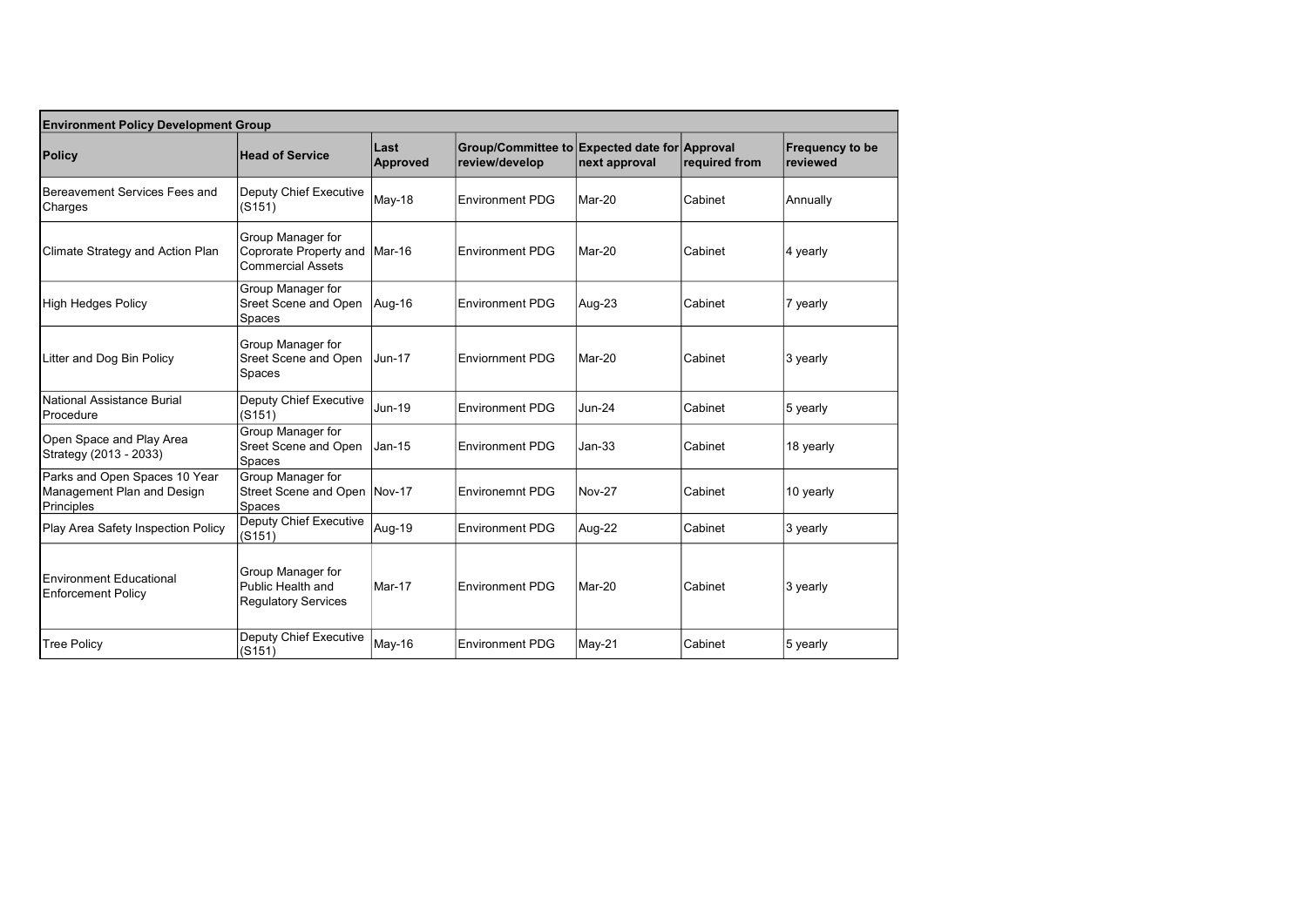| <b>Economy - Policy Development Group</b>                                                                                 |                                             |                      |                                      |                                           |                                 |                                           |  |  |
|---------------------------------------------------------------------------------------------------------------------------|---------------------------------------------|----------------------|--------------------------------------|-------------------------------------------|---------------------------------|-------------------------------------------|--|--|
| <b>Policy</b>                                                                                                             | <b>Head of Service</b>                      | <b>Last Approved</b> | Group/Committee<br>to review/develop | <b>Expected date for</b><br>next approval | Approval<br>required from       | <b>Frequency to be</b><br><i>reviewed</i> |  |  |
| Destination Management Plan for Mid Devon                                                                                 | Chief Executive and Director of<br>l Growth | Mar-18               | Economy PDG                          | Mar-23                                    | Economy PDG<br>lCabinet         | Every 5 years                             |  |  |
| Economic Strategy 2019-2024 (formerly known<br>as the Mid Devon Economic Development<br>Strategy 2012 - 2015)             | Chief Executive and Director of<br>lGrowth. | Feb-19               | Economy PDG                          | lJan-24                                   | Economy PDG<br><b>Cabinet</b>   | 5 yearly                                  |  |  |
| Joint Exeter and the Heart of Devon (EHOD)<br>Economic Development Strategy (review<br>progress against action plan only) | Chief Executive and Director of<br>Growth   | $Jan-19$             | Economy PDG                          | May-20                                    | Economy PDG .<br>lCabinet       | Annually                                  |  |  |
| Market Environmental Strategy 2017-2022                                                                                   | Chief Executive and Director of<br>lGrowth  | Feb-18               | Economy PDG                          | Feb-22                                    | Economy PDG<br>lCabinet         | Every 5 years                             |  |  |
| Shopfront Enhancement Schemes (£15k non-<br> key)                                                                         | Chief Executive and Director of<br>l Growth | $Jan-19$             | Economy PDG                          | Jan-22                                    | Economy PDG<br> Cabinet         | 3 yearly                                  |  |  |
| Strategy for Tiverton 2017/27                                                                                             | Chief Executive and Director of<br>Growth   | Feb-17               | Economy PDG                          | Feb-27                                    | Economy PDG -<br><b>Cabinet</b> | Every 10 years                            |  |  |
| Joint Exeter and Heart of Devon (EHOD)<br>Economic Development Strategy                                                   | lChief Executive and Director of<br>Growth  | Jan-17               | Cabinet                              | Sep-20                                    | lCabinet                        | 3 Yearly                                  |  |  |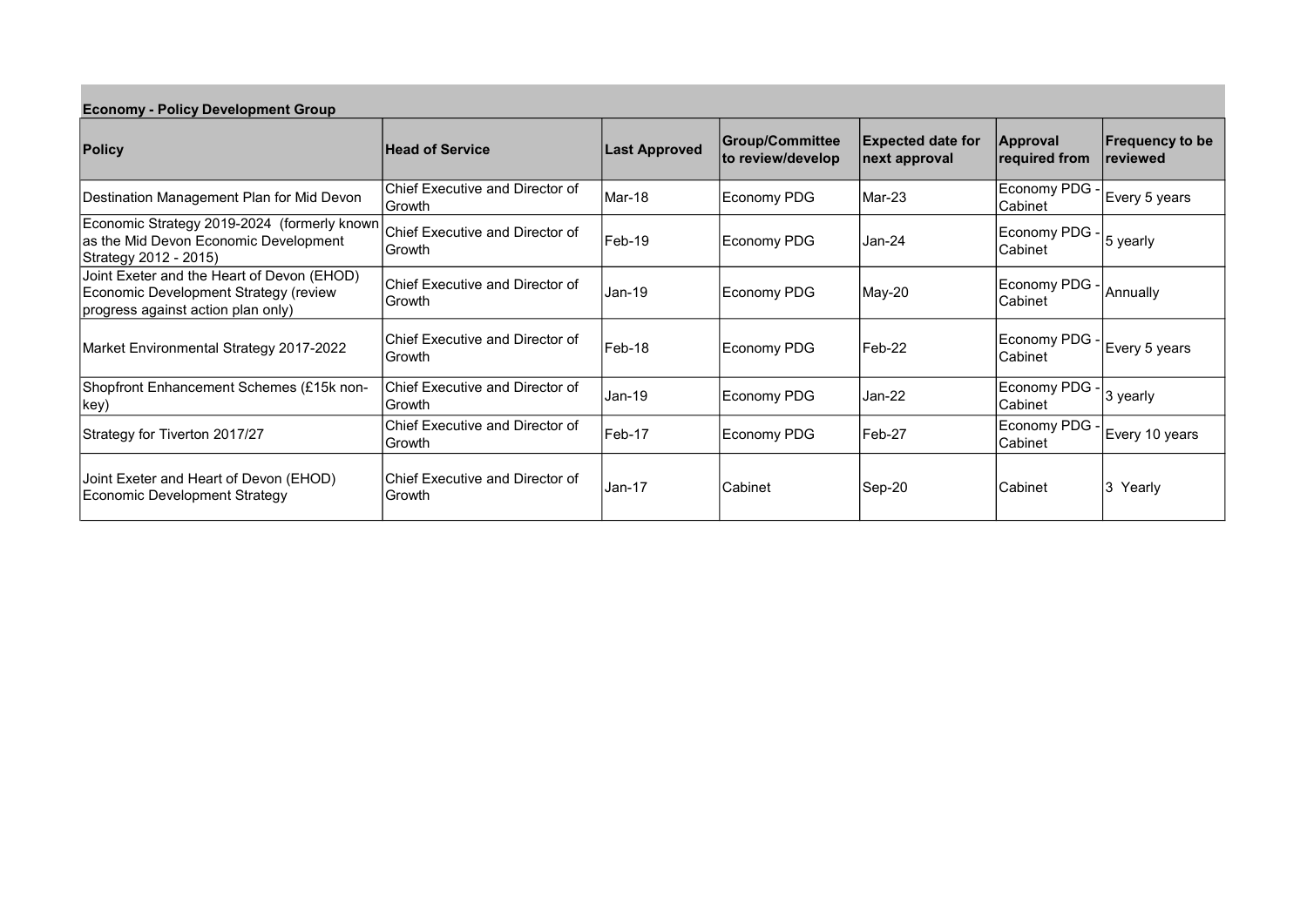| <b>Homes Policy Development Group</b>                                                                         |                                                                                                  |                      |                                      |                                                         |          |                                     |  |  |
|---------------------------------------------------------------------------------------------------------------|--------------------------------------------------------------------------------------------------|----------------------|--------------------------------------|---------------------------------------------------------|----------|-------------------------------------|--|--|
| <b>Policy</b>                                                                                                 | <b>Head of Service</b>                                                                           | <b>Last Approved</b> | Group/Committee<br>to review/develop | <b>Expected date</b><br>for next approval required from | Approval | <b>Frequency to be</b><br> reviewed |  |  |
| Aids and Adaptations Policy                                                                                   | Director of Corporate Affairs and<br><b>Business Transformation</b>                              | Sep-16               | Homes PDG                            | Sep-20                                                  | Cabinet  | $ 4$ yearly                         |  |  |
| Allocations Policy and<br>Procedures                                                                          | Director of Corporate Affairs and<br><b>Business Transformation</b>                              | March 2016           | Homes PDG                            | Mar-20                                                  | Cabinet  | $ 3$ yearly                         |  |  |
| <b>ASB Policy and Procedures</b>                                                                              | Director of Corporate Affairs and<br><b>Business Transformation</b>                              | $Jul-15$             | Homes PDG                            | May-20                                                  | Cabinet  | 3 yearly                            |  |  |
| Car Parking Management Policy<br>(housing amenity, residential<br>and permit holder car parks).               | Director of Corporate Affairs and<br><b>Business Transformation</b>                              | Jan-16               | Homes PDG                            | Mar-20                                                  | Cabinet  | $ 4$ yearly                         |  |  |
| Policy                                                                                                        | Community Houisng Fund Grant Director of Corporate Affairs and<br><b>Business Transformation</b> | May-18               | Homes PDG                            | May-22                                                  | Cabinet  | 4 yearly                            |  |  |
| Compensation Policy                                                                                           | Director of Corporate Affairs and<br><b>Business Transformation</b>                              | Jan-20               | Homes PDG                            | Dec-29                                                  | Cabinet  | 10 yearly                           |  |  |
| Decant Policy                                                                                                 | Director of Corporate Affairs and<br><b>Business Transformation</b>                              | <b>Jan-17</b>        | Homes PDG                            | $Jan-21$                                                | Cabinet  | 4 yearly                            |  |  |
| Domestic Abuse Policy                                                                                         | Director of Corporate Affairs and<br><b>Business Transformation</b>                              | <b>Jul-15</b>        | Homes PDG                            | May-20                                                  | Cabinet  | 4 yearly                            |  |  |
| Fire Risk in Communal Areas<br>Policy                                                                         | Director of Corporate Affairs and<br><b>Business Transformation</b>                              | <b>Jul-17</b>        | Homes PDG                            | <b>Jul-21</b>                                           | Cabinet  | $ 4$ yearly                         |  |  |
| Gararge Management Policy                                                                                     | Director of Corporate Affairs and<br><b>Business Transformation</b>                              | $Jan-16$             | Homes PDG                            | Mar-20                                                  | Cabinet  | 4 yearly                            |  |  |
| <b>Gas Safety Policy</b>                                                                                      | Director of Corporate Affairs and<br><b>Business Transformation</b>                              | Sep-18               | Homes PDG                            | Sep-22                                                  | Cabinet  | $ 4$ yearly                         |  |  |
| Harrassment Policy                                                                                            | Director of Corporate Affairs and<br><b>Business Transformation</b>                              | Oct-19               | Homes PDG                            | Oct-29                                                  | Cabinet  | 10 yearly                           |  |  |
| <b>Hoarding Policy</b>                                                                                        | Director of Corporate Affairs and<br><b>Business Transformation</b>                              | Oct-19               | Homes PDG                            | Oct-29                                                  | Cabinet  | 10 yearly                           |  |  |
| <b>Homelessness Strategy</b>                                                                                  | Director of Corporate Affairs and<br><b>Business Transformation</b>                              | Dec-19               | Homes PDG                            | Dec-24                                                  | Cabinet  | $ 5$ yearly                         |  |  |
| <b>Housing Assistance Policy,</b><br>Devon wide (previously known<br>as the Private Sector Renewal<br>Policy) | Director of Corporate Affairs and<br><b>Business Transformation</b>                              | Mar-19               | Homes PDG                            | Mar-20                                                  | Cabinet  | Annually                            |  |  |
| Housing Enabling - SPD (S106<br>Houisng Need Allocation -<br><b>Exception Sites)</b>                          | Director of Corporate Affairs and<br><b>Business Transformation</b>                              | May-17               | Homes PDG                            | May-20                                                  | Cabinet  | $ 3$ yearly                         |  |  |
| Housing Revenue Account<br>Asset Management Strategy                                                          | Director of Corporate Affairs and<br><b>Business Transformation</b>                              | May-14               | Homes PDG                            | Mar-20                                                  | Cabinet  | 5 Yearly                            |  |  |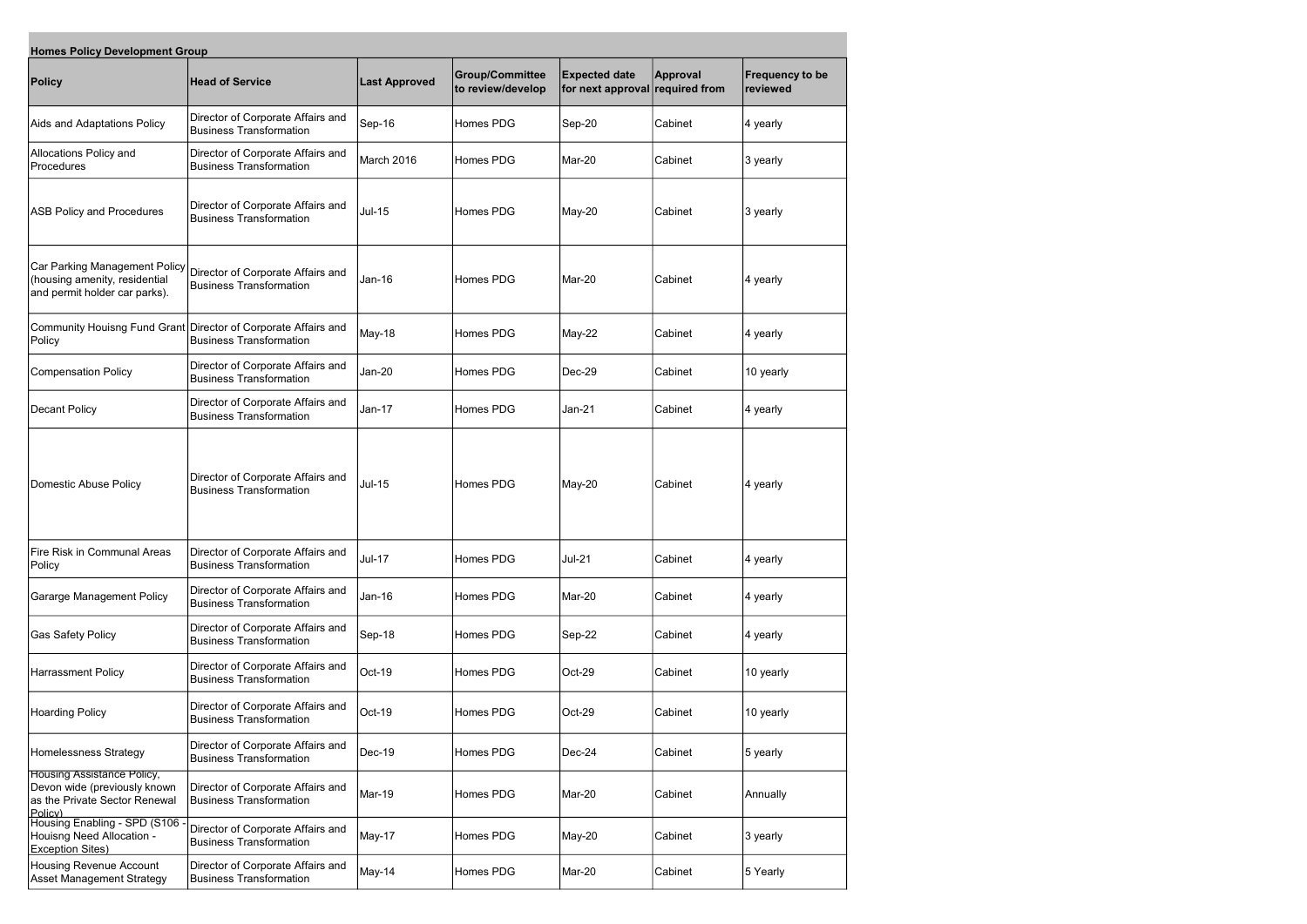| <b>Homes Policy Development Group</b>                                                             |                                                                     |                      |                                      |                                                         |                |                                    |  |  |
|---------------------------------------------------------------------------------------------------|---------------------------------------------------------------------|----------------------|--------------------------------------|---------------------------------------------------------|----------------|------------------------------------|--|--|
| <b>Policy</b>                                                                                     | <b>Head of Service</b>                                              | <b>Last Approved</b> | Group/Committee<br>to review/develop | <b>Expected date</b><br>for next approval required from | Approval       | <b>Frequency to be</b><br>reviewed |  |  |
| <b>Housing Strategy</b>                                                                           | Director of Corporate Affairs and<br><b>Business Transformation</b> | Jan-16               | Homes PDG                            | Jan-21                                                  | Cabinet        | $ 5$ yearly                        |  |  |
| Improvements to Council<br><b>Property Policy</b>                                                 | Director of Corporate Affairs and<br><b>Business Transformation</b> | $Jan-20$             | Homes PDG                            | Dec-29                                                  | Cabinet        | 10 yearly                          |  |  |
| Income Management Policy                                                                          | Director of Corporate Affairs and<br><b>Business Transformation</b> | Jan-20               | Homes PDG                            | Dec-29                                                  | lCabinet       | 10 yearly                          |  |  |
| Introductory Tenancies Policy                                                                     | Director of Corporate Affairs and<br><b>Business Transformation</b> | Sep-16               | Homes PDG                            | Sep-20                                                  | Cabinet        | $ 4$ yearly                        |  |  |
| Leasehold Management policy                                                                       | Director of Corporate Affairs and<br><b>Business Transformation</b> | <b>Dec-15</b>        | Homes PDG                            | May-20                                                  | <b>Cabinet</b> | 4 yearly                           |  |  |
| Neighbourhood Management<br>Policy                                                                | Director of Corporate Affairs and<br><b>Business Transformation</b> | Sep-18               | Homes PDG                            | Sep-22                                                  | lCabinet       | 4 yearly                           |  |  |
| Pets and Animals policy                                                                           | Director of Corporate Affairs and<br><b>Business Transformation</b> | Oct-19               | Homes PDG                            | Oct-29                                                  | Cabinet        | 10 yearly                          |  |  |
| Private Sector Fees & Charges                                                                     | Director of Corporate Affairs and<br><b>Business Transformation</b> | Mar-19               | Homes PDG                            | Mar-20                                                  | cabinet        | Annually                           |  |  |
| <b>Recharge Policy</b>                                                                            | Director of Corporate Affairs and<br><b>Business Transformation</b> | Sep-18               | Homes PDG                            | Sep-22                                                  | Cabinet        | 4 yearly                           |  |  |
| <b>Service Standards Review</b>                                                                   | Director of Corporate Affairs and<br><b>Business Transformation</b> | Sep-16               | Homes PDG                            | Sep-20                                                  | Cabinet        | 4 yearly                           |  |  |
| Severe Weather Emergency<br>Protocol and Extended Winter<br><b>Provision Protocol</b>             | Director of Corporate Affairs and<br><b>Business Transformation</b> | <b>Jan-18</b>        | Homes PDG                            | Sep-20                                                  | Cabinet        | 2 yearly                           |  |  |
| Supply and Demand Policy                                                                          | Director of Corporate Affairs and<br><b>Business Transformation</b> | Jan-19               | Homes PDG                            | Jan-22                                                  | Cabinet        | $ 3$ yearly                        |  |  |
| <b>Telecare Policy</b>                                                                            | Director of Corporate Affairs and<br><b>Business Transformation</b> | Mar-17               | Homes PDG                            | Mar-21                                                  | Cabinet        | 4 yearly                           |  |  |
| <b>Tenancy Policy</b>                                                                             | Director of Corporate Affairs and<br><b>Business Transformation</b> | Aug-15               | Homes PDG                            | May-20                                                  | Cabinet        | $ 4$ yearly                        |  |  |
| <b>Tenancy Changes Policy</b><br>(formerly known as the<br>'Succession and Assignment<br>Policy') | Director of Corporate Affairs and<br><b>Business Transformation</b> | Jun-16               | Homes PDG                            | May-20                                                  | Cabinet        | 4 yearly                           |  |  |
| <b>Tenancy Agreement</b>                                                                          | Director of Corporate Affairs and<br><b>Business Transformation</b> | <b>Jul-16</b>        | Homes PDG                            | $Jul-21$                                                | Cabinet        | $ 5$ yearly                        |  |  |
| <b>Tenancy Inspection Policy</b>                                                                  | Director of Corporate Affairs and<br><b>Business Transformation</b> | <b>Jul-16</b>        | Homes PDG                            | <b>Jul-20</b>                                           | Cabinet        | $ 4$ yearly                        |  |  |
| <b>Tenant Involvement Policy</b>                                                                  | Director of Corporate Affairs and<br><b>Business Transformation</b> | May-18               | Homes PDG                            | May-22                                                  | Cabinet        | 4 yearly                           |  |  |
| <b>Tenant Involvement Strategy</b>                                                                | Director of Corporate Affairs and<br><b>Business Transformation</b> | May-18               | Homes PDG                            | May-22                                                  | Cabinet        | $ 4$ yearly                        |  |  |

the control of the control of the control of the control of the control of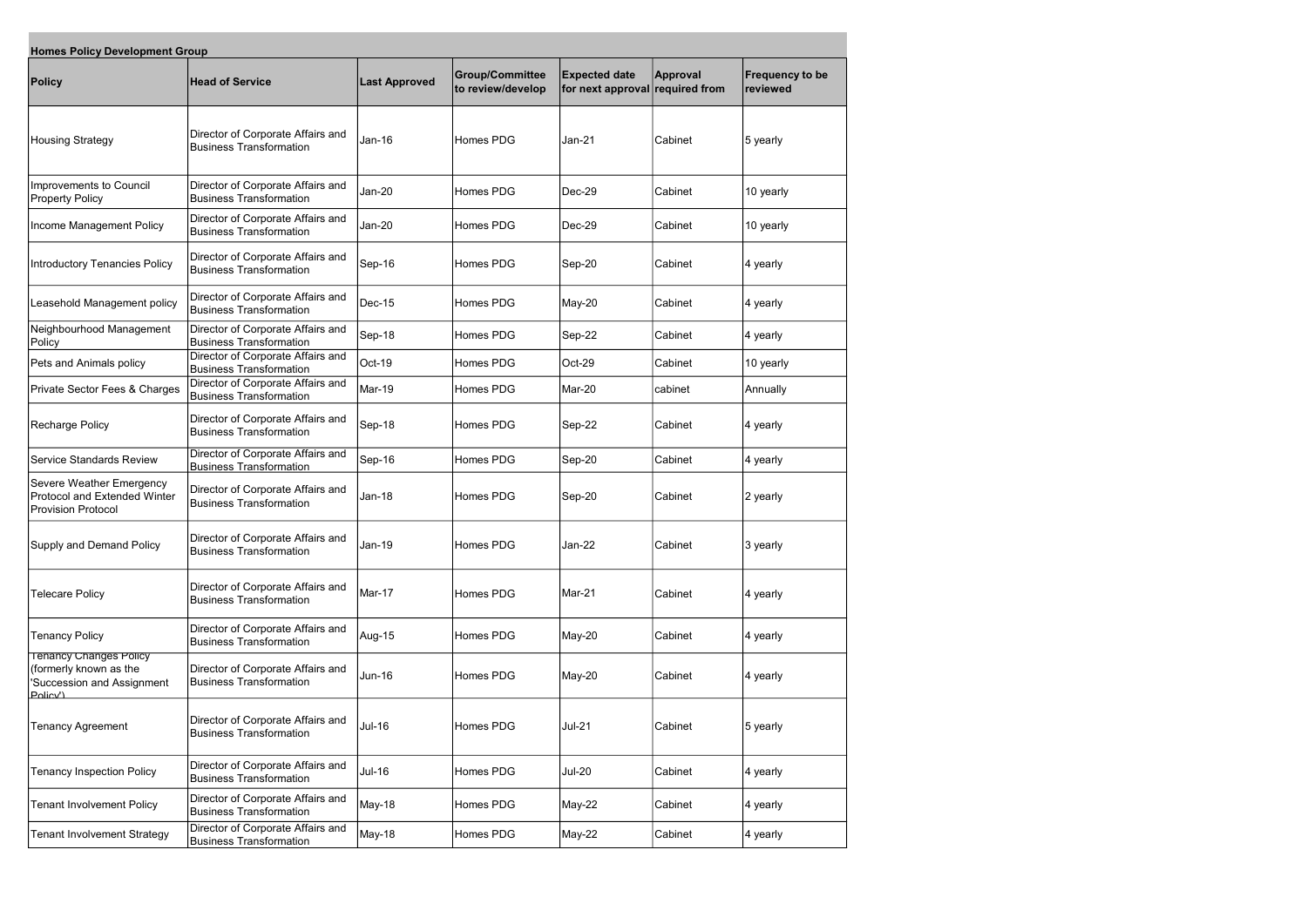| <b>Homes Policy Development Group</b>                                                                                                             |                                                                     |                      |                                             |                                                         |          |                                    |  |  |
|---------------------------------------------------------------------------------------------------------------------------------------------------|---------------------------------------------------------------------|----------------------|---------------------------------------------|---------------------------------------------------------|----------|------------------------------------|--|--|
| <b>Policy</b>                                                                                                                                     | <b>Head of Service</b>                                              | <b>Last Approved</b> | <b>Group/Committee</b><br>to review/develop | <b>Expected date</b><br>for next approval required from | Approval | <b>Frequency to be</b><br>reviewed |  |  |
| Tenancy Strategy (Formerly<br>known as the Strategic Tenancy<br>Policy) - Awaiting<br><b>Government Regulations on</b><br><b>Tenancy Policies</b> | Director of Corporate Affairs and<br>Business Transformation        | Nov-12               | Homes PDG                                   | May-20                                                  | Cabinet  | $ 4$ yearly                        |  |  |
| Void Management Policy                                                                                                                            | Director of Corporate Affairs and<br>Business Transformation        | Jan-19               | Homes PDG                                   | Jan-29                                                  | Cabinet  | 10 yearly                          |  |  |
| <b>Vulnerability Policy</b>                                                                                                                       | Director of Corporate Affairs and<br><b>Business Transformation</b> | Mar-17               | Homes PDG                                   | Mar-21                                                  | Cabinet  | 4 yearly                           |  |  |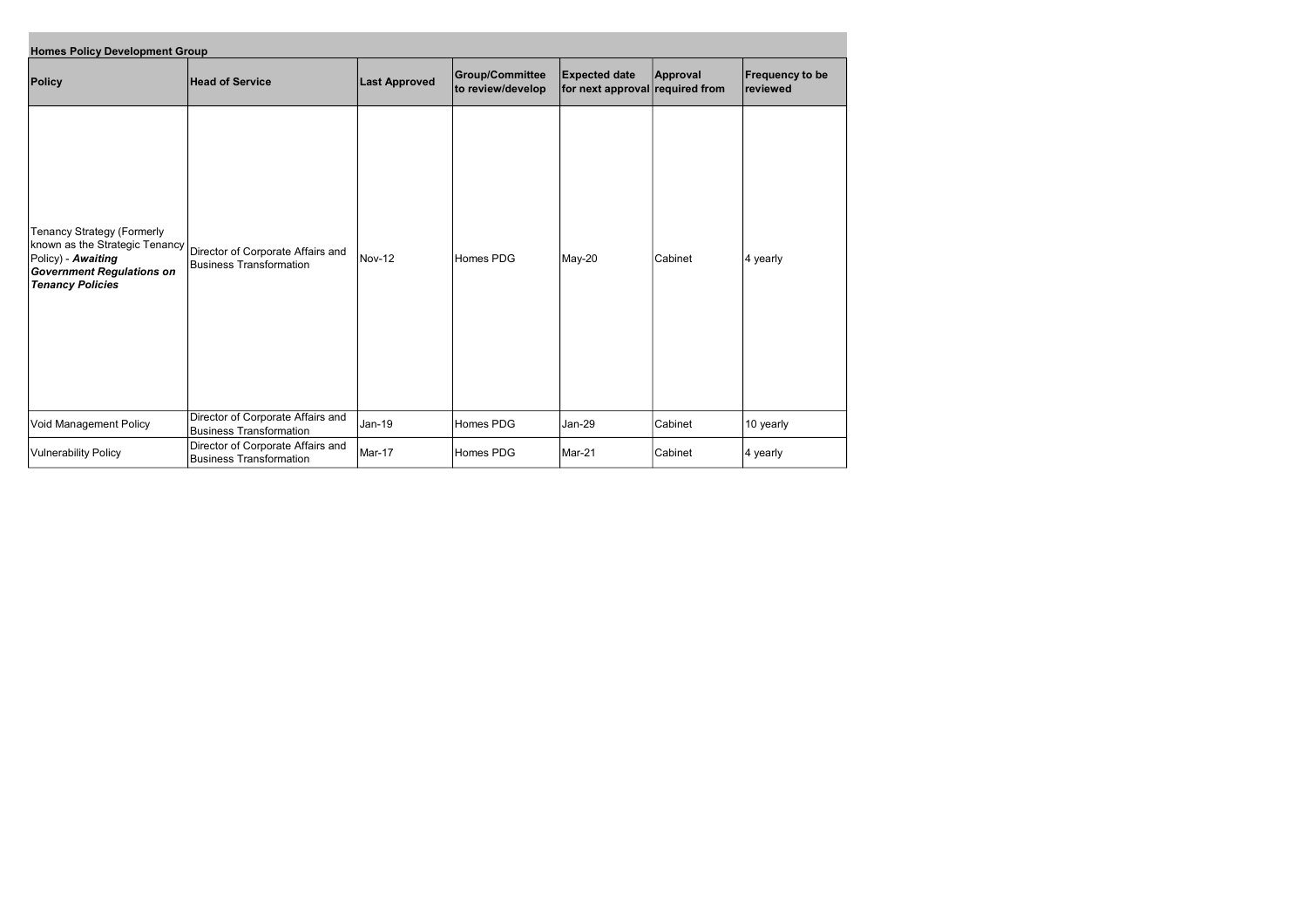| <b>Licensing Committee</b>                                                   |                                                                             |                   |                                             |                                               |                           |                                 |  |  |
|------------------------------------------------------------------------------|-----------------------------------------------------------------------------|-------------------|---------------------------------------------|-----------------------------------------------|---------------------------|---------------------------------|--|--|
| <b>Policy</b>                                                                | <b>Responsible Officer</b>                                                  | ∣Last<br>Approved | <b>Group/Committee to</b><br>review/develop | <b>Expected date</b><br>∣for next<br>approval | Approval<br>required from | Frequency<br> to be<br>reviewed |  |  |
| <b>Hackney Carriage and</b><br><b>Private Hire Policy and</b><br>lConditions | <b>Group Manager for</b><br>Public Health and<br><b>Regulatory Services</b> | $Nov-18$          | <b>Regulatory Committee</b>                 | $Nov-21$                                      | Regulatory<br>lCommittee  | 3 Yearly                        |  |  |
| <b>Licensing Policy</b>                                                      | <b>Group Manager for</b><br>Public Health and<br><b>Regulatory Services</b> | $Nov-18$          | Licensing Committee                         | $ Oct-23$                                     | Council                   | 5 yearly                        |  |  |
| <b>Statement of Principles for</b><br>Gambling Act 2005                      | Group Manager for<br>Public Health and<br><b>Regulatory Services</b>        | $ Oct-18 $        | Licensing Committee                         | $ Oct-21$                                     | Council                   | 3 Yearly                        |  |  |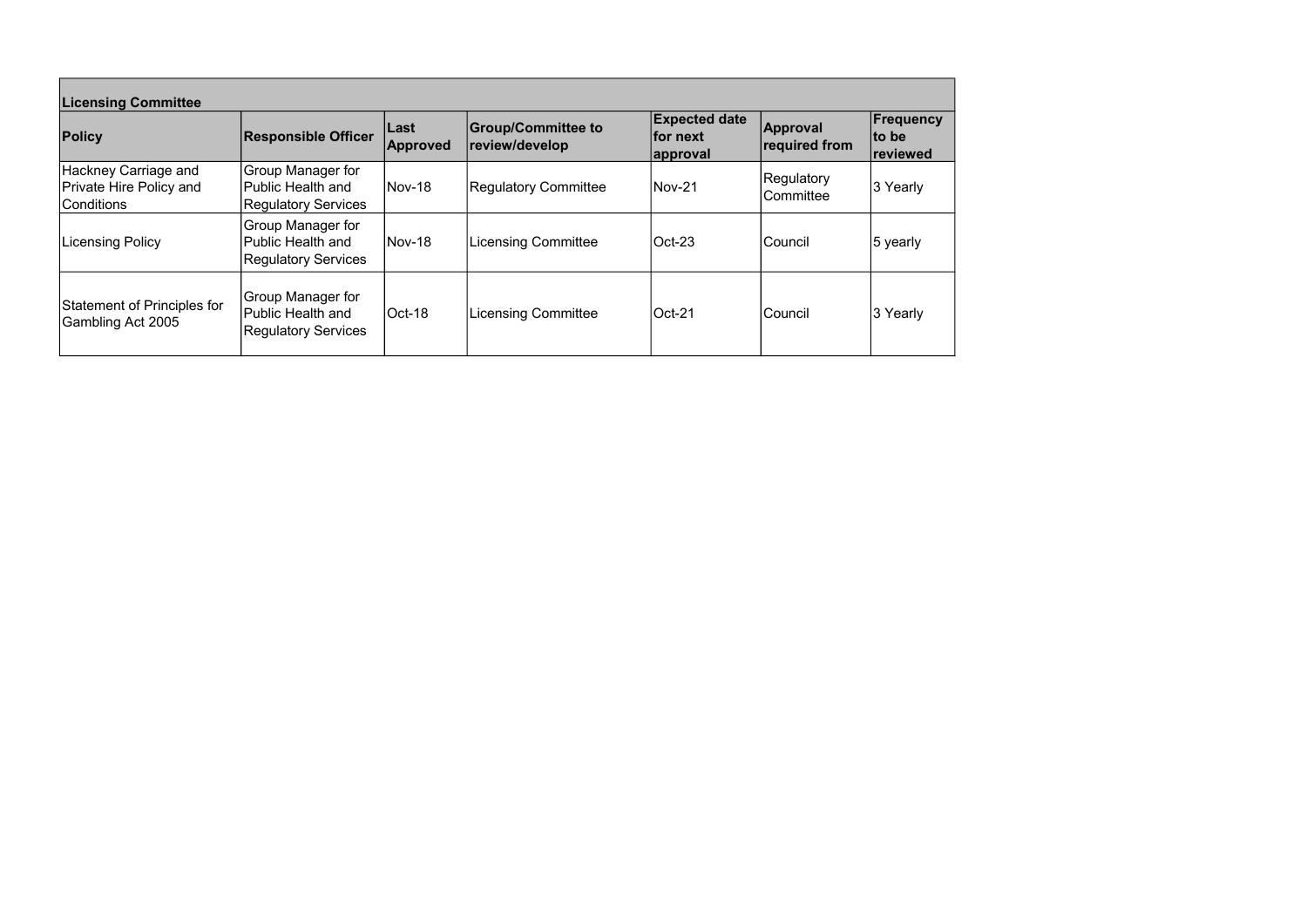| <b>Audit Committee</b>                                                   |                                                                     |                         |                                             |                                           |                                               |                                    |  |  |  |
|--------------------------------------------------------------------------|---------------------------------------------------------------------|-------------------------|---------------------------------------------|-------------------------------------------|-----------------------------------------------|------------------------------------|--|--|--|
| <b>Policy</b>                                                            | <b>Head of Service</b>                                              | Last<br><b>Approved</b> | <b>Group/Committee to</b><br>review/develop | <b>Expected date for</b><br>next approval | Approval<br>required from                     | <b>Frequency to be</b><br>reviewed |  |  |  |
| <b>Annual Governance</b><br><b>Statement and Governance</b><br>Framework | Director of Corporate Affairs<br>and Business Transformation        | <b>Jul-19</b>           | <b>Audit Committee</b>                      | <b>Jul-20</b>                             | Audit Committee                               | Annually                           |  |  |  |
| Anti-fraud and Corruption<br>and Anti-Money Laundering<br>Policies       | Director of Corporate Affairs<br>and Business Transformation        | Nov-18                  | <b>Audit Committee</b>                      | Dec-22                                    | Audit Committee                               | $ 4$ yearly                        |  |  |  |
| <b>Debt Collection Policy</b>                                            | Deputy Chief Executive (S151)                                       | Mar-18                  | <b>Audit Committee</b>                      | Mar-21                                    | Cabinet                                       | 3 yearly                           |  |  |  |
| Data Quality Policy                                                      | Director of Corporate Affairs<br>and Business Transformation        | Nov-18                  | <b>Audit Committee</b>                      | Dec-22                                    | Audit Committee                               | 4 yearly                           |  |  |  |
| <b>Financial and Contract</b><br><b>Procedure Rules</b>                  | Deputy Chief Executive (S151)                                       | Jan-19                  | <b>Audit Committee</b>                      | <b>Jan-22</b>                             | <b>Audit Committee</b><br><b>Full Council</b> | 3 yearly                           |  |  |  |
| Four year Strategic Audit<br>Plan and Work Programme                     | <b>DAP</b>                                                          | Mar-19                  | <b>Audit Committee</b>                      | Mar-20                                    | Audit Committee                               | Annually                           |  |  |  |
| Internal Audit Charter and<br>Strategy                                   | <b>DAP</b>                                                          | Mar-19                  | <b>Audit Committee</b>                      | Mar-20                                    | Audit Committee                               | Annually                           |  |  |  |
| <b>Risk and Opportunity</b><br><b>Management Strategy</b>                | Director of Corporate Affairs<br>and Business Transformation        | Mar-19                  | <b>Audit Committee</b>                      | Mar-20                                    | Audit Committee                               | Annually                           |  |  |  |
| <b>Whistleblowing Policy</b>                                             | <b>Director of Corporate Affairs</b><br>and Business Transformation | Mar-17                  | <b>Audit Committee</b>                      | Mar-21                                    | Audit Committee                               | 4 yearly                           |  |  |  |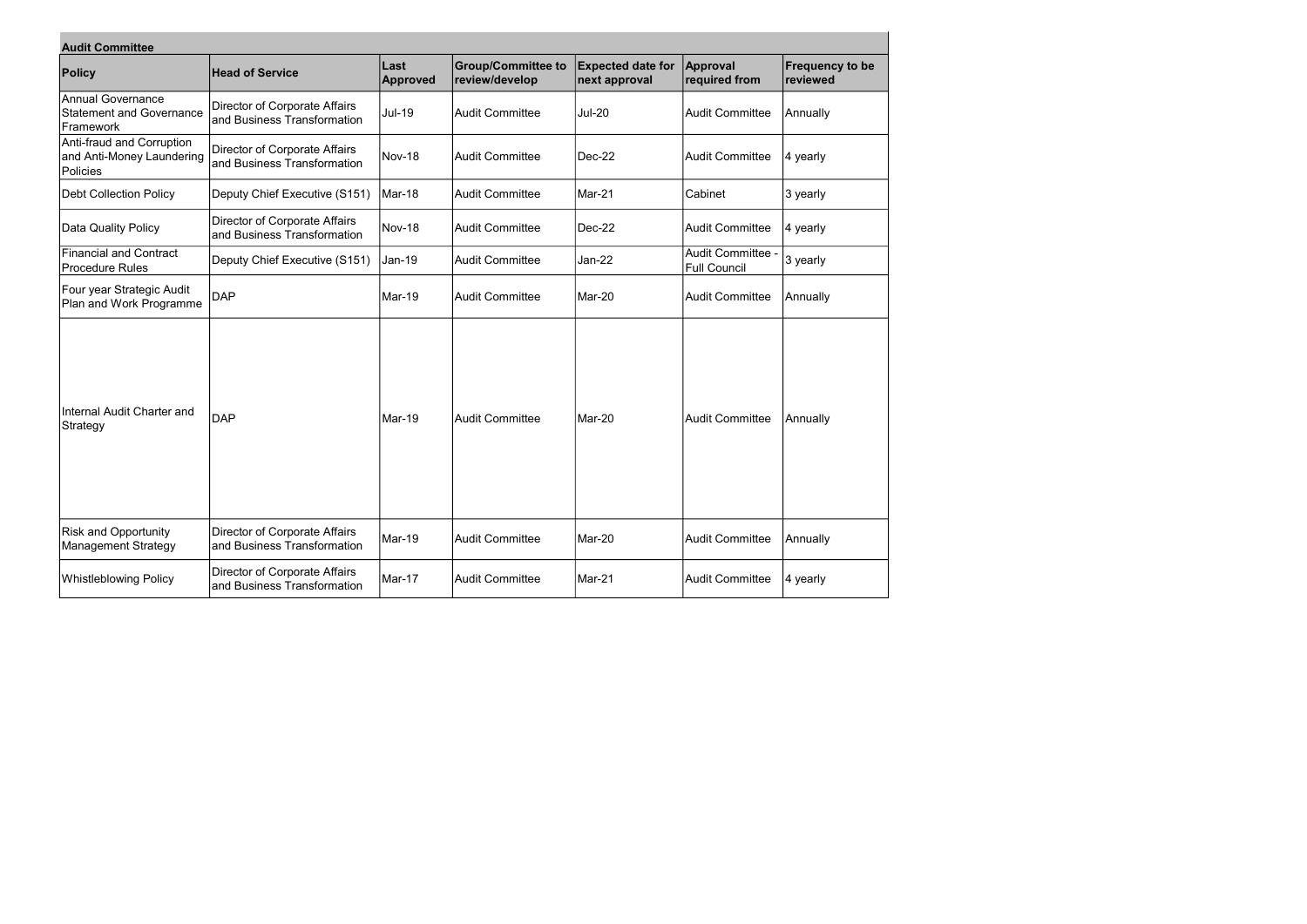Annexe 1

| <b>Cabinet</b>                                          |                                                              |                         |                                                                            |                                                      |                                                  |                                                                           |
|---------------------------------------------------------|--------------------------------------------------------------|-------------------------|----------------------------------------------------------------------------|------------------------------------------------------|--------------------------------------------------|---------------------------------------------------------------------------|
| <b>Policy</b>                                           | <b>Head of Service</b>                                       | Last<br><b>Approved</b> | <b>Group/Committee to</b><br>review/develop                                | <b>Expected date</b><br>for next approval from       | <b>Approval required</b>                         | <b>Frequency to be</b><br>reviewed                                        |
| Statement of Community Involvement                      | Head of Planning, Economy<br>and Regeneration                | Aug-12                  | PPAG                                                                       | Mar-20                                               | Cabinet - Council                                | As and when<br>required                                                   |
| Area of Special Control for advertisements              | Head of Planning, Economy<br>and Regeneration                | Dec-11                  | <b>PPAG</b>                                                                | Linked to the<br>Local Plan                          | Cabinet - Council                                | When required                                                             |
| Asset Management and Capital Strategy<br>Plan 2016-2020 | Deputy Chief Executive<br>(S151)                             | Jul-16                  | Cabinet                                                                    | <b>Jul-20</b>                                        | Cabinet                                          | 4 years                                                                   |
| Capital Strategy & Asset Management Plan<br>2016 - 2020 | Deputy Chief Executive<br>(S151)                             | Jul-16                  | Cabinet                                                                    | <b>Jul-20</b>                                        | Cabinet                                          | 4 yearly                                                                  |
| Channel Access Strategy 2014-2017                       | Director of Corporate Affairs<br>abd Business Transformation | Sep-18                  | Cabinet                                                                    | Oct-21                                               | Cabinet                                          | 3 years                                                                   |
| Community Infrastrure Levy                              | Head of Planning, Economy<br>and Regeneration                | Dec-16                  | PPAG                                                                       | As and when<br>required as part<br>of the Local Plan | Cabinet - Council                                | As and when<br>required as part of<br>the Local Plan                      |
| Complaints and Feedback policy                          | Director of Corporate Affairs<br>and Business Transformation | Oct-18                  | Cabinet                                                                    | Sep-21                                               | Cabinet                                          | 3 years                                                                   |
| Corporate Asbestos Policy                               | Deputy Chief Executive<br>(S151)                             | Oct-15                  | Cabinet                                                                    | Feb-20                                               | Cabinet                                          | 3 years                                                                   |
| Corporate Debt Recovery Policy                          | Deputy Chief Executive<br>(S151)                             | Feb-18                  | Audit Committee -<br>Cabinet                                               | Feb-21                                               | Cabinet                                          | 3 years                                                                   |
| Corporate Plan (2016 - 2020)                            | Director of Corporate Affairs<br>and Business Transformation | Mar-16                  | Cabinet                                                                    | Mar-20                                               | Cabinet - Council                                | 4 yearly                                                                  |
| Council Tax Reduction Scheme                            | Deputy Chief Executive<br>(S151)                             | Dec-16                  | Cabinet                                                                    | Feb-20                                               | Cabinet                                          | When required                                                             |
| Data Protection Policy                                  | Director of Corporate Affairs<br>and Business Transformation | Jun-19                  | Cabinet                                                                    | Jun-22                                               | Cabinet                                          | Annually for the<br>first year (2019)<br>and then 3 yearly<br>after that. |
| Discretionary Rate Relief Scheme                        | Deputy Chief Executive<br>(S151)                             | Feb-19                  | Cabinet                                                                    | Feb-20                                               | Cabinet                                          | Annually                                                                  |
| <b>Email Policy</b>                                     | Director of Corporate Affairs<br>and Business Transformation | $Dec-15$                | Cabinet Member for<br>Community-Well-<br>Being                             | Apr-20                                               | Cabinet Member for<br>Community Well-<br>Being   | 5 Yearly                                                                  |
| The Establishment                                       | Director of Corporate Affairs<br>and Business Transformation | Feb-19                  | Cabinet                                                                    | Feb-20                                               | Cabinet                                          | Annually                                                                  |
| Freedom of Information Policy                           | Director of Corporate Affairs<br>and Business Transformation | Jun-19                  | <b>Cabinet or Cabinet</b><br>Member                                        | <b>Jun-22</b>                                        | Cabinet                                          | Annually for the<br>first year (2019)<br>and then 3 yearly<br>after that. |
| <b>ICT Strategy</b>                                     | Director of Corporate Affairs<br>and Business Transformation | Feb-19                  | Cabinet                                                                    | Feb-24                                               | Cabinet                                          | 5 yearly                                                                  |
| <b>Internet Policy</b>                                  | Director of Corporate Affairs<br>and Business Transformation | $Dec-15$                | <b>Cabinet Member for</b><br>the Working<br>Environment and<br>Head of ICT | Apr-20                                               | Cabinet Member for<br>the Working<br>Environment | 5 Yearly                                                                  |